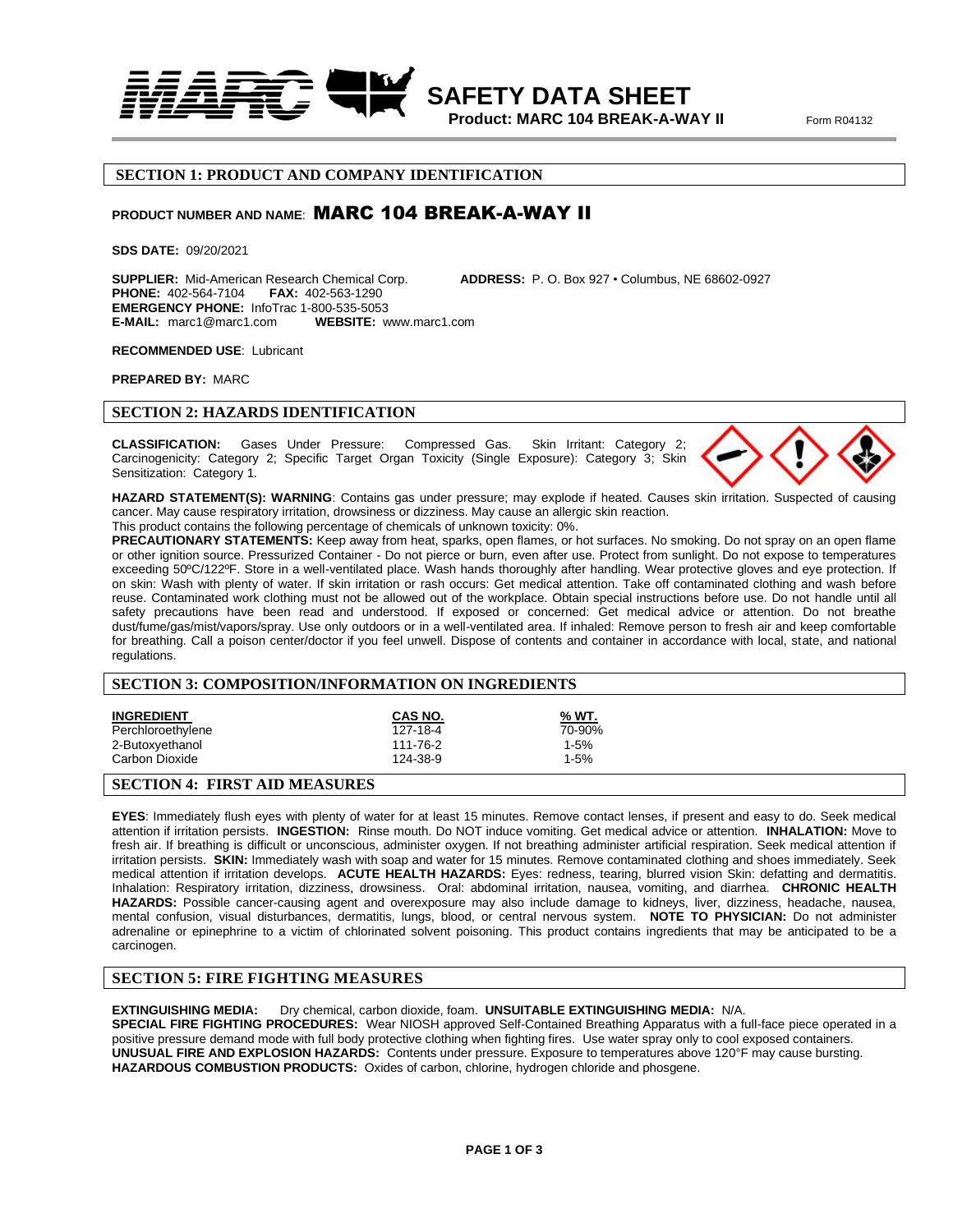**SAFETY DATA SHEET Product: MARC 104 BREAK-A-WAY II** Form R04132

## **SECTION 6: ACCIDENTAL RELEASE MEASURES**

**PERSONAL PROTECTIVE EQUIPMENT:** Refer to section VIII for proper Personal Protective Equipment.

**SPILL:** Contain spill, eliminate ignition sources and ventilate area. Prevent spill from entering sewers, storm drains, and natural waterways. Use non-combustible material like vermiculite, sand or earth for larger spills.

**WASTE DISPOSAL:** Dispose of in accordance with federal, state, and local regulations. Do not reuse, puncture, or incinerate container.

Wrap container and place in trash collection**.**

**RCRA STATUS:** Waste solvent likely considered F001, hazardous, under RCRA, however product should be fully characterized prior to disposal (40 CFR 261).

## **SECTION 7: HANDLING AND STORAGE**

**HANDLING AND STORAGE:** Do not use or store near heat or open flame. Store in cool dry place. Follow all label instructions. Vapors may accumulate in low lying areas. **OTHER PRECAUTIONS:** Keep out of the reach of children. Follow label directions exactly. Vapors may collect in low lying areas. **INCOMPATIBILITY:** Strong acids, strong alkalis, strong oxidizing agents, chemically active metals, such as aluminum, barium, lithium, sodium, magnesium, potassium, titanium, beryllium, concentrated nitric acid some plastics, rubbers, and coatings.

#### **SECTION 8: EXPOSURE CONTROLS/PERSONAL PROTECTION**

| <b>HAZARDOUS INGREDIENT</b> | <b>OSHA PEL</b> | <b>ACGIH TLV</b> |
|-----------------------------|-----------------|------------------|
| Perchloroethylene           | 50 ppm          | $100$ ppm        |
| 2-Butoxvethanol             | 50ppm           | 25 ppm           |
| Carbon Dioxide              | 5000 ppm        | 5000 ppm         |

**ENGINEERING CONTROLS/VENTILATION:** General ventilation and local exhaust may be required to meet TLV requirements. **RESPIRATORY PROTECTION:** Wear NIOSH/MSHA approved respiratory protection if exposure limits are exceeded. **PERSONAL PROTECTIVE EQUIPMENT:** Safety glasses and chemical resistant gloves. **ADDITIONAL MEASURES:** Wash hands thoroughly after handling**.**

## **SECTION 9: PHYSICAL AND CHEMICAL PROPERTIES**

| APPEARANCE-PHYSICAL STATE/COLOR:         | Dark Brown Spray                                                     |
|------------------------------------------|----------------------------------------------------------------------|
| ODOR:<br><b>ODOR THRESHOLD:</b>          | Chlorinated solvent odor.<br>N/D                                     |
|                                          |                                                                      |
| pH:                                      | N/A                                                                  |
| <b>SOLUBILITY IN WATER:</b>              | $0\%$                                                                |
| <b>SPECIFIC GRAVITY:</b>                 | 1.2                                                                  |
| <b>MELTING/FREEZING POINT:</b>           | N/D                                                                  |
| <b>BOILING POINT:</b>                    | over 104°F                                                           |
| <b>FLASH POINT/METHOD USED:</b>          | N/D                                                                  |
| <b>EVAPORATION RATE:</b>                 | >2                                                                   |
| <b>FLAMMABILITY:</b>                     | Not considered a flammable aerosol or an extremely flammable aerosol |
|                                          | by OSHA (29CFR 1910.1200)                                            |
| <b>FLAMMABILITY LIMITS:</b>              | N/D                                                                  |
| <b>VAPOR PRESSURE (mmHq):</b>            | N/D                                                                  |
| VAPOR DENSITY (AIR = 1):                 | N/D                                                                  |
| <b>AUTO-IGNITION TEMPERATURE:</b>        | N/A                                                                  |
| <b>DECOMPOSITION TEMPERATURE:</b>        | N/D                                                                  |
| VISCOSITY:                               | N/D                                                                  |
| <b>VOLATILE ORGANIC COMPOUNDS (VOC):</b> | 10.6%                                                                |

## **SECTION 10: STABILITY AND REACTIVITY**

**REACTIVITY:** None known. **CHEMICAL STABILITY:** Stable. **POSSIBLE HAZARDOUS REACTIONS**: None known. **CONDITIONS TO AVOID:** Temperatures greater than 122°F and sources of ignition. **INCOMPATIBLE MATERIALS:** Strong acids, strong alkalis, strong oxidizing agents, chemically active metals, such as aluminum, barium, lithium, sodium, magnesium, potassium, titanium, beryllium, concentrated nitric acid some plastics, rubbers, and coatings. **HAZARDOUS DECOMPOSITION PRODUCTS:** Oxides of carbon, chlorine, hydrogen chloride and phosgene.

## **SECTION 11: TOXICOLOGICAL INFORMATION**

**TOXICOLOGICAL INFORMATION**-- Perchloroethylene (127-18-4): LD50 (Oral, Rat) 2629 mg/kg; LC50 (Inhalation, Mouse, 8hr) 34200 mg/m3; 2-Butoxyethanol (111-76-2): LD50 (Oral, Rat) 320 mg/kg; LC50 (Inhalation, Mice, 4hr) 700 ppm; LD50 (Dermal, Rabbit) 440 mg/kg.